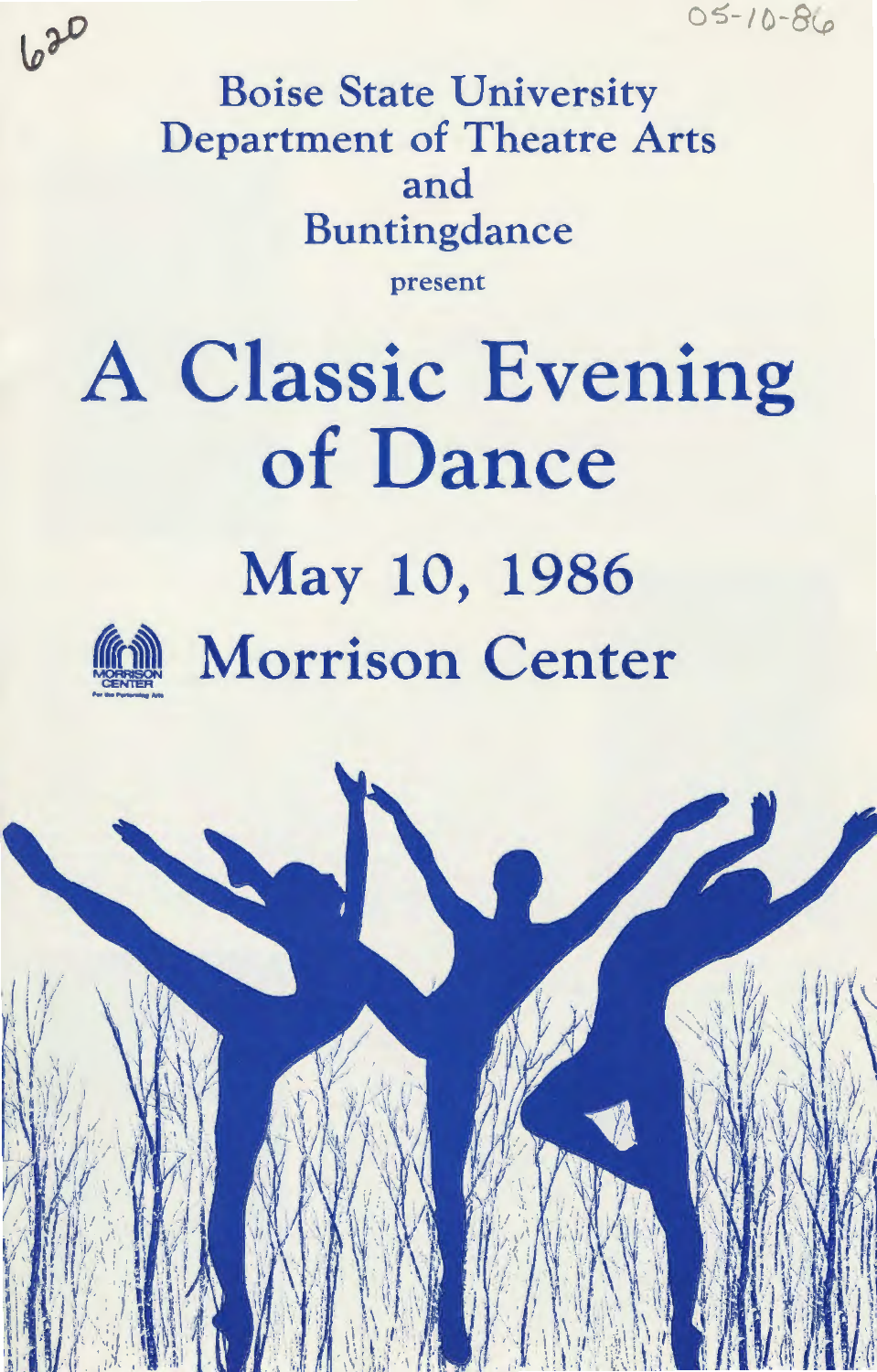## **Featured Artists**

#### *Elena Carter*

Miss Carter began her training in her native Mexico City at the age of 11. At graduation, she joined Ballet Classico de Mexico. In 1974, she joined the Dance Theatre of Harlem and immediately traveled with the Company on their third European tour. Two years later, she returned to Mexico as First Soloist with the Compania Nacional de Danza and was soon promoted to Principal Dancer. While there, she danced leading roles in *Giselle* and *Coppelia.* She also danced all major grand pas de deux including those from *Swan Lake,* Don *Quixote* and *Le Corsair.* A return to the Dance Theatre of Harlem in 1979 brought her principal roles in *Four Temperaments, Paquita, A Streetcar Named Desire*  and *Othello.* She has performed as a Guest Artist with the New Zealand Ballet and the Ballet de San Juan in Puerto Rico. In the fall of 1984, she joined Pacific Ballet Theatre as Principal Dancer, starring in *The Nutcracker* as the Sugar Plum Fairy and the Snow Queen.





## *JoAnn* Fregalette~Jansen JoAnn Fregalette-Jansen is from Bayside, Long Island. She was trained

in dance at Ohio University where she received undergraduate degrees in Dance and English. Ms. Jansen then completed a Master of Science degree in Dance and Physiology at Smith College and continued postgraduate work at University of Massachusetts, Amherst in Psychology and Movement for Children with Special Needs. She then moved to New York and performed with the companies of Gus Solomons, Jr., Mel Wong, and Walter Nicks. JoAnn has been a member of Dan Wagoner and Dancers since 1976. Since 1983, she has also been the Assistant to the Artistic Director of DW&D. JoAnn has been choreographing for other companies and doing teaching workshops for several years, as well as having been an acclaimed performer and soloist with Dan Wagoner & Dancers.

#### *Ann Reinking*

'Terpsiglorious" says Time Magazine; "Best in America," says Newsweek. These are a few of the superlatives used to describe Ann Reinking. She won a Tony Award nomination for her performance in Dancin' and for best actress in *Goodtime Charley,* with Joel Grey. She won an astonishing number of awards for her work as Maggie in *Over Here:*  the Theatre World Award, Clarence Derwent, and Outer Critics Circle Award. Her film debut as Troubles Moran was in *Movie, Movie,*  directed by Stanley Donen. She then did *All That Jazz,* directed by Bob Fosse, and Annie, directed by John Huston. She played Gracy Farrell, secretary to Daddy Warbucks (Albert Finney). Now, financially established as an actress, as well as a singer and dancer, her career is expanding in all directions. Her second one-woman show, Ann *Reink*ing. *Music Moves* Me, opened to rave reviews in New York and can be seen in Los Angeles in February and then San Francisco and London for limited engagements. Her newest film, *Micki and Maude,*  is currently playing at movie theaters across the country. Blake Edwards directed this classic comedy in which she co-stars with Dudley Moore.

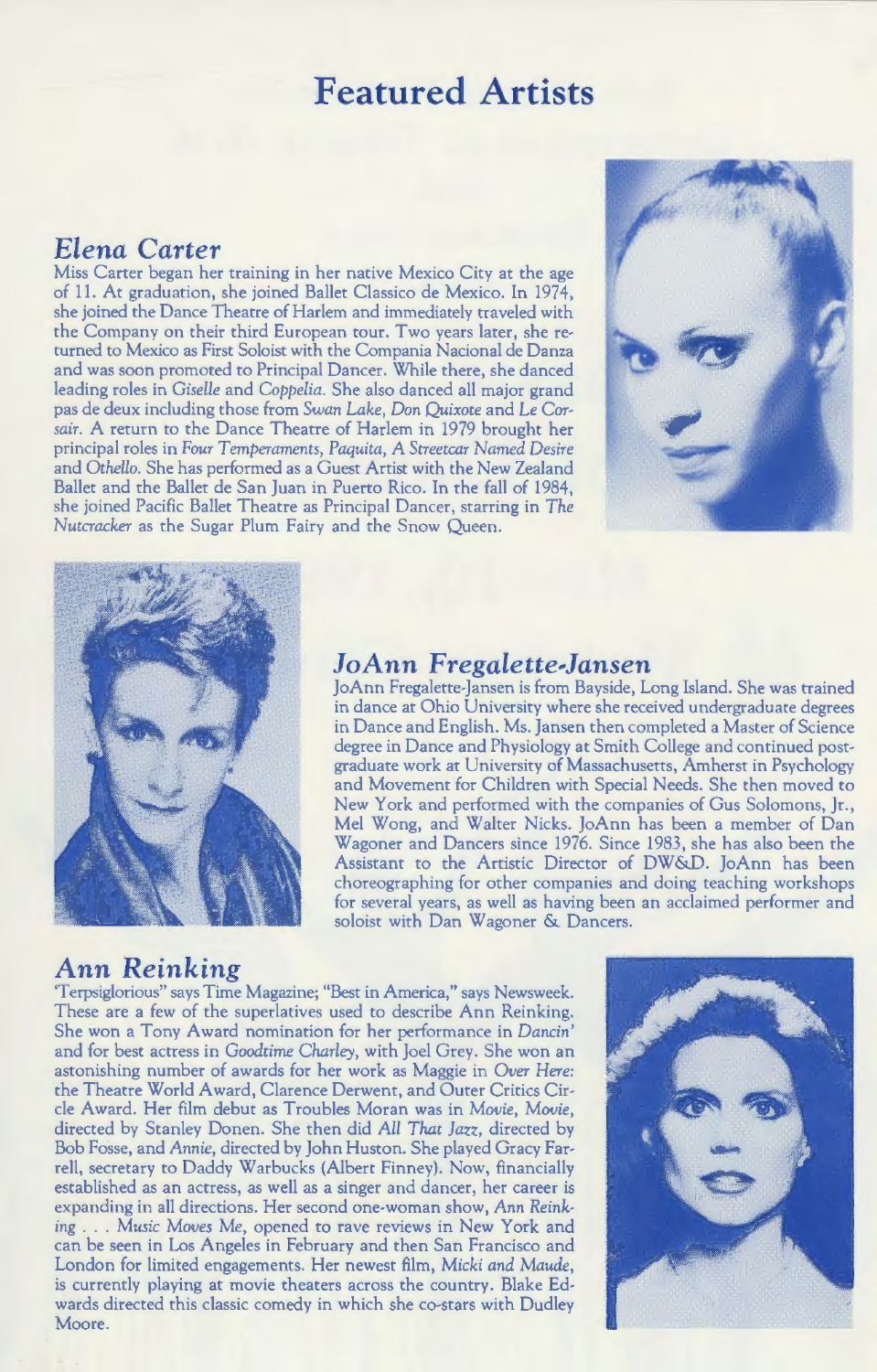

#### *Keith Young*

Keith Young, a former member of Twyla Tharp, has shaped a career as a choreographer, dancer and model. In the movie *Amadeus,* Young was assistant to Ms. Tharp; he has also been rehearsal director for Tharp's ballet *Sinatra Suite,* staged on Mikhail Baryshnikov. In addition, Young has done original works for The Royal Ballet, and Ann Marie D'Angelo and Company. Young has also had extensive music video experience with artists Kurtis Blow, Atlantic Starr, Shannon, Pete Taylor and Mink DeVille. A reknowned teacher in Paris, London and New York, Young also boasts print in Seventeen Magazine and Vogue.

#### *William Whitener*

William Whitener maintains a dual career; that of choreographer and that of featured dancer with T wyla Tharp. Whitener has also performed as a featured dancer with the Jaffrey Ballet and with Bob Fosse in *Dan*cin'. A native of Seattle, Washington, Whitener has received several awards: The New York Daily News awarded him one of the 10 Best Dancers of '84 for his piece "Tito on Timbales" and the Washington Post awarded him one of the 10 Best Events in 1985 for his American Ballroom Theatre. In addition, Whitener has worked as a dancer in the movie *Amadeus* and on PBS' popular Dance in America series. A choreographer sinces 1977 Whitener has choreographed for Ballet Hispanico, Martine Van Hamel and Kevin McKenzie of American Ballet Theatre, John Curry's lee Dancing, the Jaffrey II, and as assistant to T wyla Tharp for *The Little Ballet* created for Mikhail Baryshnikov.





#### *Joseph W yatt*

Mr. Wyatt is a native of Trinadad, West Indies, where he was a leading member of the Junior National Swimming Team for five years. Upon receiving an International Academic Scholarship, he came to this country to study at Dickinson State College. In 1972, he was accepted as an apprentice to the Dance Theatre of Harlem and soon became a full member of that company. Mr. Wyatt joined the Compania National de Danza in Mexico City in 1976, and was made Principal Dancer a year later. He danced leading roles in *Sleeping Beauty, Giselle, Coppelia*  and La *Fille Mal Gardee,* and was a Guest Artist with the Ballet de San Juan, appearing in *Cinderella* and The *Nutracker.* In 1980, he became the Ballet Master of Dance Theatre of Harlem. Mr. Wyatt came to Portland in 1982 to work with the Performing Arts Division at Jefferson High School. In the fall of 1984, he joined Pacific Ballet Theatre as Principal Dancer. His starring role sin *The Nutcracker* were the Grand Pas de Deux and the Snow Pas de Deux.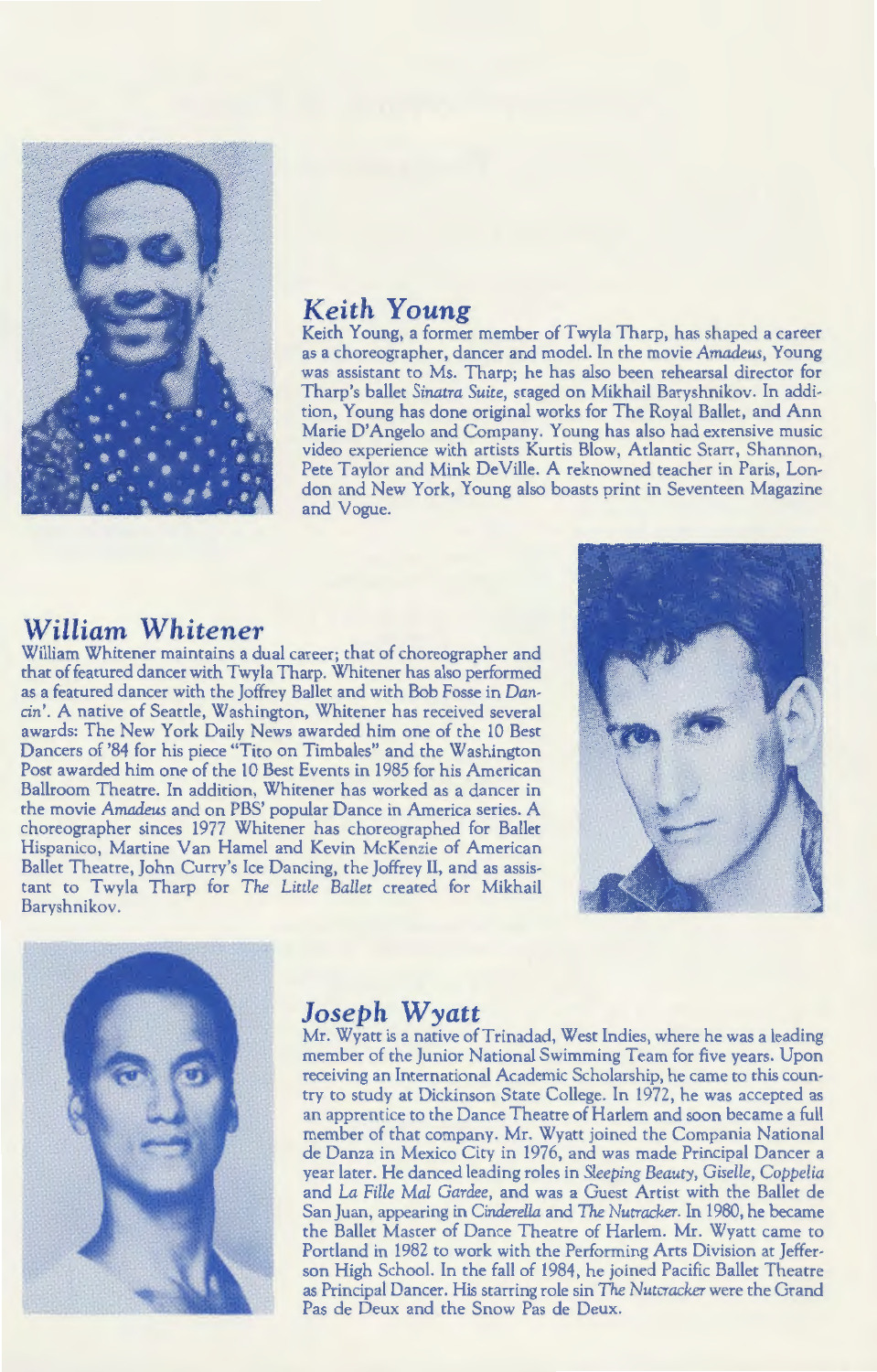# **A Classic Evening of Dance Program**

#### Don Quixote Pas De Deux

Elena Carter Joseph Wyatt

#### Disturbances

JoAnn Fregalette-Jansen

#### III.

II.

I.

#### Ethiopia

Keith Young

#### IV.

### Western Symphony

#### Second Movement: Adagio

Pamela Robinson, Mark Borchelt, Chantelle DeLorme, Kristi Schoendube, Melissa Reichel, Karen Stone

#### Pianist: David Van Alstyne

First presented by the New York City Ballet at the New York City Center in 1954, *Western Symphony* is a light-hearted ballet in three movements choreographed by George Balanchine and set to the musical folk themes of the American West arranged by Hershy Kay. Ballet West will perform the Second Movement: Adagio.

(Intermission)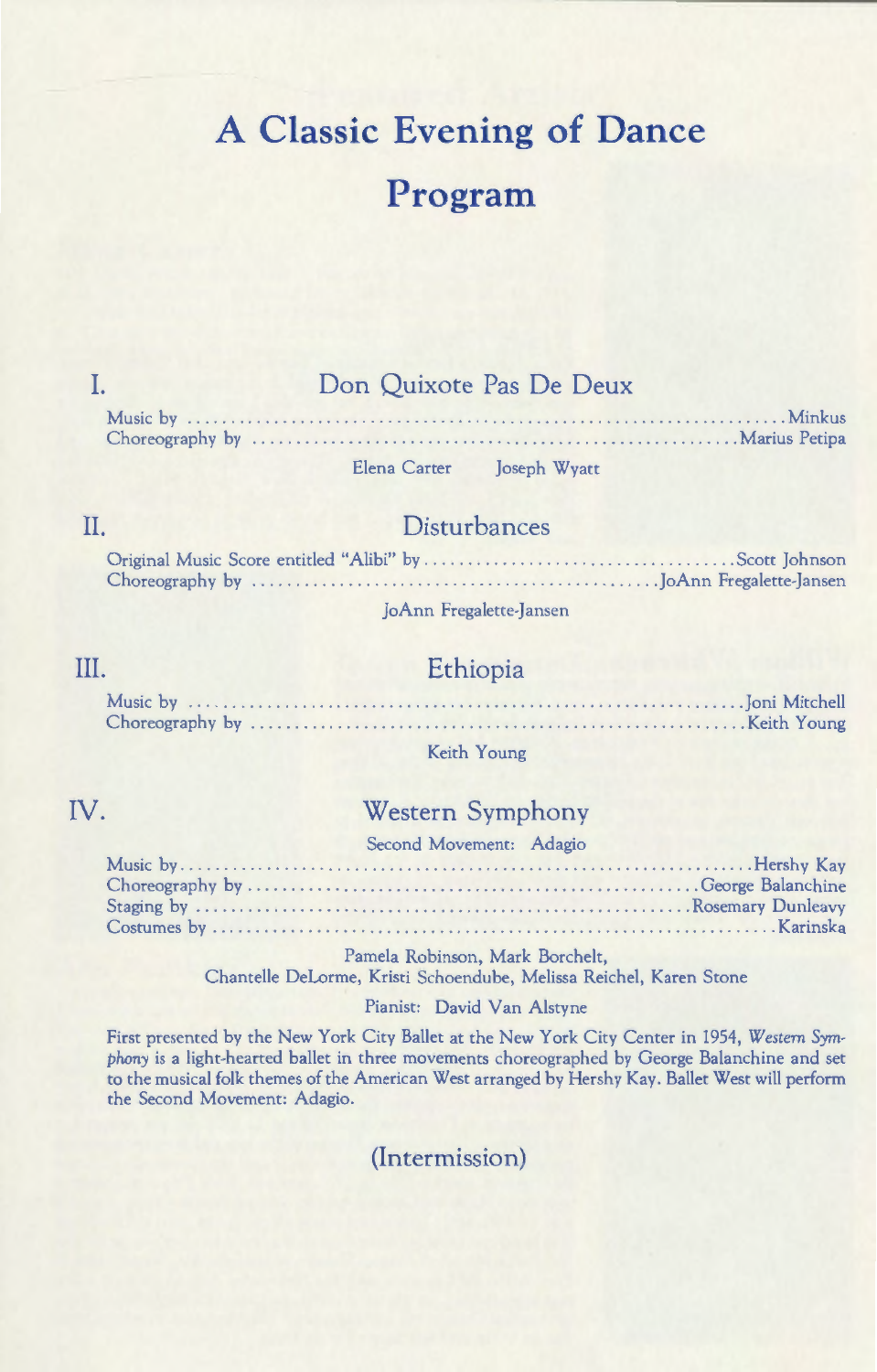#### Corona (Premiere)

| Performed by: The Boise Philharmonic String Quartet                                                |
|----------------------------------------------------------------------------------------------------|
| Ned Johnson, Jill Rowley, Paula Stern, Tom Tompkins                                                |
|                                                                                                    |
|                                                                                                    |
| Hair Designs by Odell England, Matthew Slater, Robert Vasquez,                                     |
| Joe Wheat of Graeber's                                                                             |
| $I_{\text{min}}$ $D(1)$ $A_{\text{max}}$ $C(1)$ $I_{\text{max}}$ $I_{\text{max}}$ $I_{\text{max}}$ |

#### Josie Bilbao, Amy Gile, Harriett Jastremsky, Carrie Shanafelt, Elke Shaw

The title of this piece is the same as the title of a short story by science fiction author Samuel R. Delany, as well as the title of a hit single in the year 2041. The story is not depicted in tonight's music and dance but the title has been retained as a tribute both to the story which inspired the composition, and to the author whose musical illusions have always delighted the composer. "Corona" may be found in a collection of short stories called "Driftglass" published by New American Library.

#### Music by .......... ... .. Collage Choreography by .Keith Young I'll Never Say

JoAnn Fregalette-Jansen Keith Young

#### VII.

VI.

#### I Get a Kick Out of You

William Whitener

#### Intermission

#### VIII.

#### Coppelia Pas De Deux

Elena Carter Josheph Wyatt

# Llamada or (The Call)

#### Ann Reinking

#### X.

IX.

#### Le Corsaire Pas De Deux

#### Karen Scalzitti and Bruce Caldwell

v.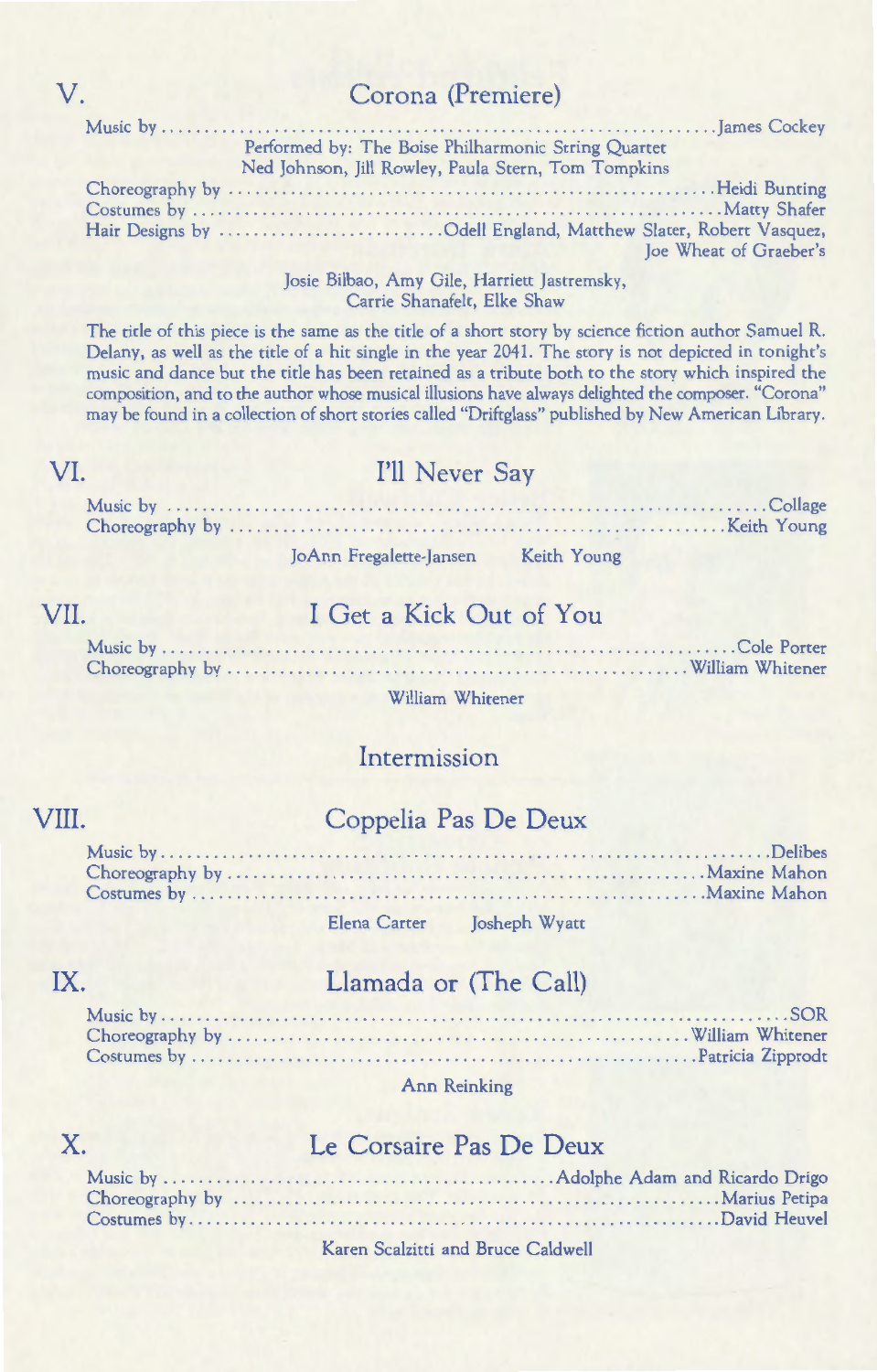## **Featured Artists**



#### *Mark Borchelt*

Mark Borchelt, a native of Corpus Christi, Texas, joined the ranks of Ballet West as an apprentice in 1977 while attending the University of Utah as a dance major as well as working on a degree in psychology. Prior to this he had danced with the Memphis Ballet and the Dallas Ballet. In 1981, he was promoted to soloist. He has excelled in character roles and has a particular talent for modern ballet as shown in his work in Carmina Burana and as Menalaeus in Helen Douglas' *Mistress of Sorrows.* On a two-year leave from Ballet West, he danced with the Louisville Ballet, rejoining Ballet West for the 1985-86 season.



#### *Bruce Caldwell*

Bruce Caldwell, a native of Salt Lake City, first danced with Ballet West in *The Nutcracker* in 1962. He later joined the company as an apprentice in 1968 rising to the rank of principal in 1973. During his career, he has danced all the major roles for a male dancer as well as several works that were choreographed for him. In 1978, he participated in the Third International Concour de Ballet at the Bolshoi in Moscow. He has choreographed two works for Ballet West: *Knoxville Summer of 1915* and Niche *Weidersehen .* Recently he was asked to choreograph the Garland Dance for Ballet West's new production of *Sleeping Beauty*. He currently serves as a member of the Board of Trustees of Ballet West.



#### *Pamela Robinson*

Pamela Robinson has been with Ballet West for one year having danced with Ballet Mississippi, the State of Alabama Ballet and the Cleveland Ballet. Born in Pennsylvania, she received her training from the Cincinnatti Conservatory of Music, Lexington Ballet Company and the National Academy of Arts and the Joffrey Ballet School. Her solo roles with Ballet West include *Monotones,* the Sugar Plum Fairy in *Nutcracker,*  and the Lilac Fairy in *Sleeping Beauty.* 



#### *Karen Scalzitti*

Karen Scalzitti received her training from lrine Fokine and Jeremy lves in Ridgeway, New Jersey where she danced with the lrine Fokine Ballet Company for four years before graduating from high school. In 1980 she saw Ballet West perform in New York City and decided that that was the company she wanted to join. She auditioned for Ballet West 1981 right after her graduation from high school and was offered a contract as a member of the corps. Her progress in the ranks of the company has been rapid. In January of 1986 she was promoted to soloist. In February she danced the very demanding role of Princess Aurora in *Sleeping Beauty.*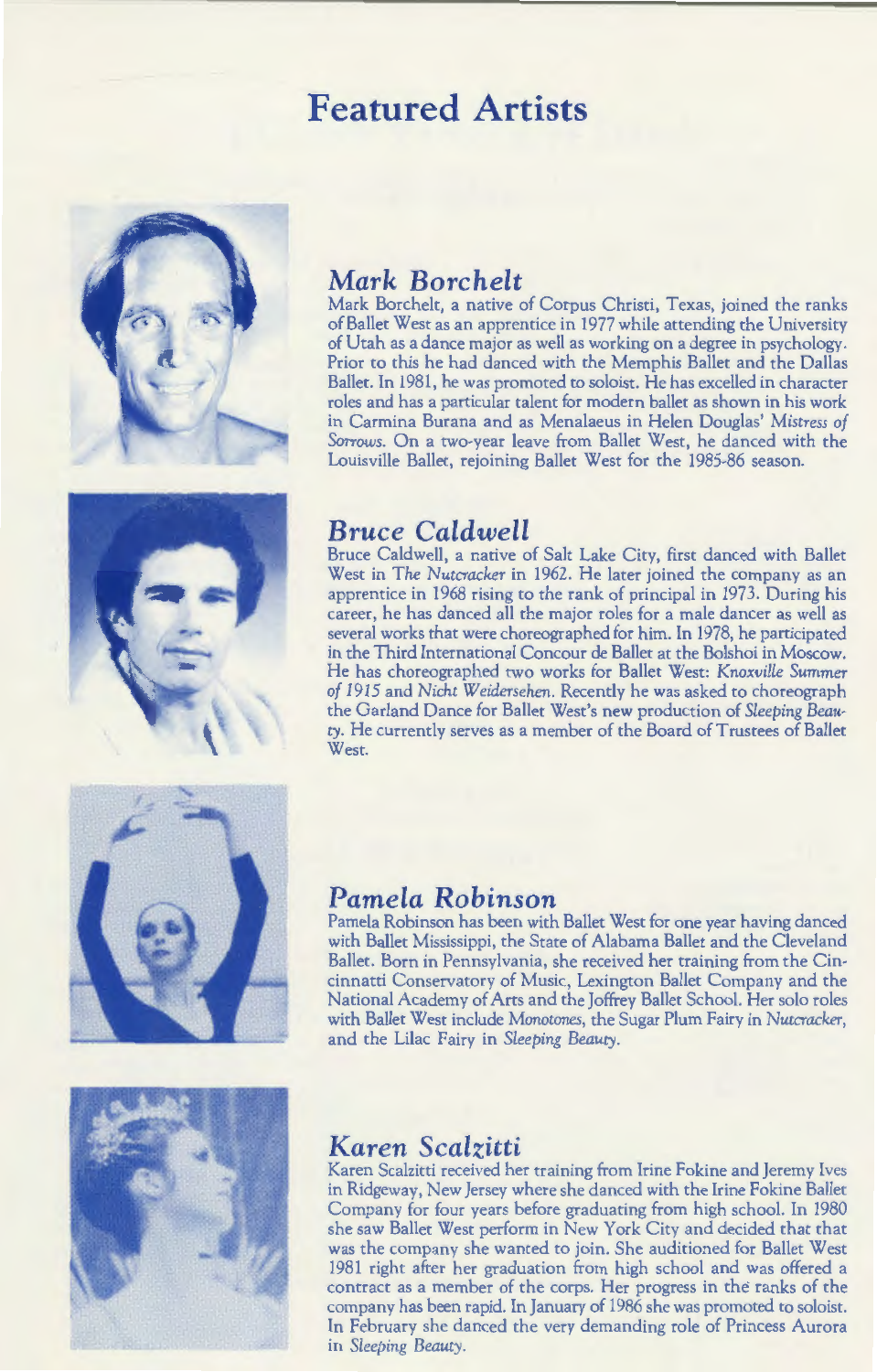## **Ballet West**

*Ballet West* was founded in Salt Lake City in 1963 by William Christensen. Since that time it has grown to be one of the nation's leading ballet companies receiving praise from critics all over the country. The company thirty-nine dancers perform a varied repertoire of classical and modern work that reflects the excellent and diverse background of its artistic staff, including elegant productions of the great classics-Swan Lake, Sleeping Beauty, Giselle-as well as works by Bournonville, Balanchine, Butler, Prokovsky, and Ashton. The company tours extensively, both within the western region and nationwide, including an annual appearance at the Kennedy Center in Washington, D.C.

## **Production Staff**

| Dr. Charles Lauterbach<br>the company's state of the company's |
|----------------------------------------------------------------|
|                                                                |
| Jo King, Pam Lemley,                                           |
| Vicki Parkinson, Bradford Shaw,                                |
| <b>Betsey Twilegar</b>                                         |
|                                                                |
|                                                                |
|                                                                |
|                                                                |
|                                                                |
|                                                                |
|                                                                |

## **Sponsors**

Mr. & Mrs. Robert Allis Lois K. Andersen Robert R. & Michelle Angell Mr. & Mrs. Bert Armstrong Mr. & Mrs. John Baxter Mr. & Mrs. Fritz Beaumont Brad & Pam Bengson Mr. & Mrs. Arian Bergesen Mr. & Mrs. Lee Bondurant Gebhard & Sandra Borbonus Mr. & Mrs. Hans Borbonus Dr. & Mrs. Manley Briggs Mr. & Mrs. Bates Burnell Judy & Ham Burroughs, III Mr. & Mrs. Sam Crossland Mr. Tom Dater Mr. & Mrs. William J. Deasy Echo Films Mr. & Mrs. Clark C. Fidler Mr. & Mrs. Don Gile

Mr. & Mrs. G. W. Gilfillan Mr. Robert Glaisyer Mr. & Mrs. Dale Higer Barbara Hoff Mr. & Mrs. Bill Hon Jim & Linda Jackson Dr. & Mrs. Thomas Jewell Mr. & Mrs. Bob King Bill & Diane Knipe Mr. & Mrs. Jack Lemley Dr. & Mrs. William Lenzi Jerry Lillge Mr. & Mrs. David Lincoln Mr. Frederick Mack Mr. & Mrs. Richard J. Marmillion Mr. & Mrs. Joseph McKee Michael K. McMurray Mr. & Mrs. Jim Nelson Mr. & Mrs. Peter O'Neill Mr. & Mrs. Skip Oppenheimer